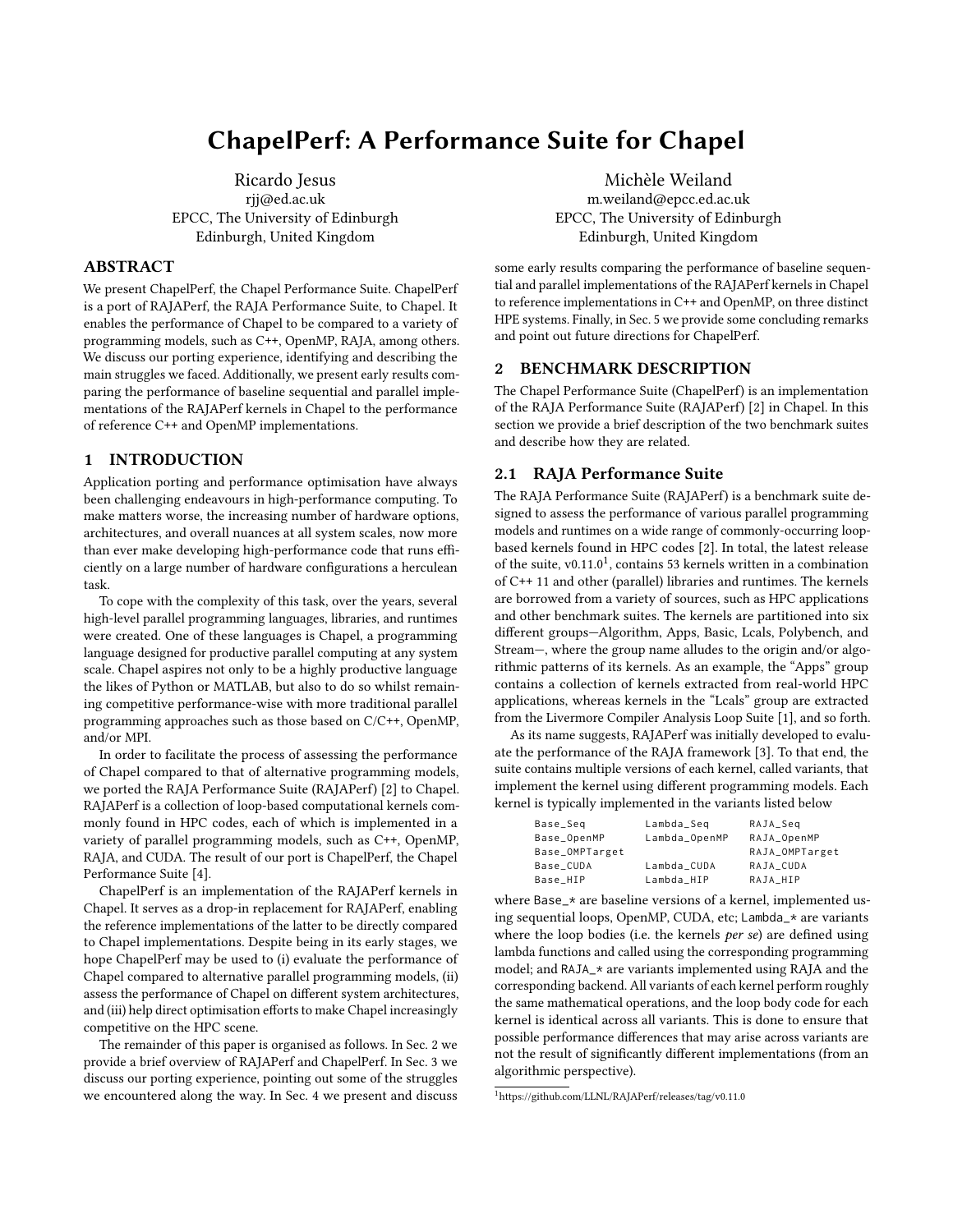Besides timing and other performance metrics, RAJAPerf computes and outputs checksums for all variants run. These checksums are used to ensure that all all variants have run successfully.

#### 2.2 Chapel Performance Suite

As mentioned above, ChapelPerf [\[4\]](#page-2-1), the Chapel Performance Suite, is a port of RAJAPerf to Chapel. We developed it as a tool to evaluate the performance of Chapel compared to other programming models, and on different computer architectures (namely Arm and x86). We leverage the wide coverage offered by RAJAPerf, both in terms of kernels and variants implemented, to diagnose whether performance issues in Chapel come from Chapel's front-end or back-end compilers, and to compare Chapel with other programming frameworks targeted by RAJAPerf.

Currently, ChapelPerf consists of a mostly complete port of the latest public release of RAJAPerf (v0.11.0). Each kernel in the suite is typically implemented in at least two variants, Base\_Chpl and Forall\_Chpl, which correspond to baseline sequential and parallel implementations akin to RAJAPerf's Base\_Seq and Base\_OpenMP. In addition, some kernels are also implemented in more idiomatic variants, Promotion\_Chpl and Reduction\_Chpl, that make use of Chapel's promotion and reduction constructions to implement certain parallel operations.

Besides implementing RAJAPerf's kernels, ChapelPerf supports the same command-line options as RAJAPerf and outputs the same results in the same formats. This enables ChapelPerf to be run as a drop-in replacement for RAJAPerf, and allows RAJAPerf's checksums to be compared to ChapelPerf's (thereby ensuring the correctness of ChapelPerf's implementations).

# <span id="page-1-0"></span>3 PORTING EXPERIENCE

Chapel's high-level features and intuitive syntax made porting RAJAPerf a mostly seamless experience. In this section we reflect on this experience, giving emphasis to the main challenges we encountered.

With the few exceptions we mention below, implementing the RAJAPerf kernels in Chapel was a straightforward process. Most kernels were ported directly from their reference C++ implementations by adapting the C++ code into Chapel code, which usually could be achieved by making a small number of changes.

Similarly, porting the logic around the kernels—i.e. the way RA-JAPerf is structured, the way the execution is driven, and other similar functionality—was also mostly direct. Most of the mechanisms used in RAJAPerf to implement these features, such as inheritance, polymorphism, the use of various C++ containers, and so on, are either also present in Chapel or have close analogues. Therefore, it was almost always possible to replicate RAJAPerf's approaches in natural and similar-in-spirit implementations in Chapel.

## 3.1 Challenges

The most challenging kernels to port were kernels that create multiple aliasing "views" of an array (i.e. pointers that alias each other). In C/C++ this is trivial, since we can declare pointers to different regions of an array directly. As an example, consider the kernel <code>MASS3DPA</code> that includes multiple declarations like the ones below $^2\!$  $^2\!$  $^2\!$  :

CHIUW '22, June 10, 2022, Online 2002, Online Ricardo Jesus and Michèle Weiland

```
1 double sm1 [ MDQ * MDQ * MDQ ];
  2 double (* DDQ )[ MD1 ][ MQ1 ] = ( double (*)[ MD1 ][ MQ1 ]) sm1 ;
  3 double (* QQQ )[ MQ1 ][ MQ1 ] = ( double (*)[ MQ1 ][ MQ1 ]) sm1 ;
```
4 **double** (\* QDD )[ MD1 ][ MD1 ] = ( **double** (\*)[ MD1 ][ MD1 ]) sm1 ;

The code above declares sm1, a 1D array of doubles, as well as three pointers DDQ, QQQ and QDD that allow accessing it as a 3D array of various dimensions. At present, implementing similar logic in Chapel does not seem to be possible in a straightforward way<sup>[3](#page-1-3)</sup>. In practice, the way these pointers are actually used in RAJAPerf allows us to circumvent the problem and implement the code above

```
by directly aliasing sm1 with DDQ, QQQ and QDD, i.e.
1 var sm1 : [0.. < MDQ , 0.. < MDQ , 0.. < MDQ ] real ;
2 ref DDQ = sm1 , QQQ = sm1 , QDD = sm1 ;
```
However, we stress that this only works due to the specific way in which aliasing pointers like the ones above are used in RAJAPerf. We also considered how we could implement more general aliasing pointers in Chapel, for cases where that might be needed, and found two main workarounds: one via inline procedures that capture the underlying array data and encapsulate the necessary index arithmetic, e.g.

```
1 var sm1 : [0.. < MDQ * MDQ * MDQ ] real ;
2 inline proc DDQ (i ,j , k ) ref return sm1 [( i * MD1 + j )* MQ1 + k ];
3 inline proc QQQ (i ,j , k ) ref return sm1 [( i * MQ1 + j )* MQ1 + k ];
4 inline proc QDD (i ,j , k ) ref return sm1 [( i * MD1 + j )* MD1 + k ];
```
and another via a wrapper class where the index arithmetic is encapsulated in the class's this method<sup>[4](#page-1-4)</sup>. Nevertheless, we believe it would be useful if arrays in Chapel supported this type of aliasing directly, at least in simple one-dimension to multi-dimensions cases.

Another problem we faced was due to the lack of native support for C's long double type in Chapel. RAJAPerf makes heavy use of this type to compute checksums of the kernels and variants run, which are used to ensure the correctness of all implementations. Despite not being supported natively, it was relatively easy to work with the long double type in Chapel by defining it as an external C type. To that end, we extended the long double code from Chapel's LCALS implementation<sup>[5](#page-1-5)</sup> to (i) allow long double's to be mixed with a greater number of native Chapel types, and (ii) allow long double's to be used for input/output directly.

## <span id="page-1-1"></span>4 PRELIMINARY PERFORMANCE RESULTS

Figure [1](#page-2-5) shows early results comparing the performance of the Base\_Chpl and Forall\_Chpl variants of ChapelPerf relative to the performance of the Base\_Seq and Base\_OpenMP variants of RA-JAPerf, respectively. These experiments were run on three distinct systems:

- ARCHER2 HPE Cray EX system consisting of 5,860 compute nodes, each with dual AMD EPYC™ 7742 64-core CPUs;
- Fulhame HPE Apollo 70 system that consists of 64 compute nodes, each containing two 32-core Marvell ThunderX2 processors;
- Isambard 2 HPE Apollo 80 system composed of 72 nodes, each featuring a 48-core A64FX processor.

<span id="page-1-2"></span><sup>2</sup><https://github.com/LLNL/RAJAPerf/blob/v0.11.0/src/apps/MASS3DPA.hpp#L190>

<span id="page-1-3"></span> $^3$ <https://gitter.im/chapel-lang/chapel?at=618d346838377967f4a74ec9>

<span id="page-1-4"></span> $^4$ <https://gitter.im/chapel-lang/chapel?at=6196745fabdd6644e390f5b9>

<span id="page-1-5"></span><sup>5</sup>[https://github.com/chapel-lang/chapel/blob/1.25.0/test/release/examples/](https://github.com/chapel-lang/chapel/blob/1.25.0/test/release/examples/benchmarks/lcals/LongDouble.chpl) [benchmarks/lcals/LongDouble.chpl](https://github.com/chapel-lang/chapel/blob/1.25.0/test/release/examples/benchmarks/lcals/LongDouble.chpl)